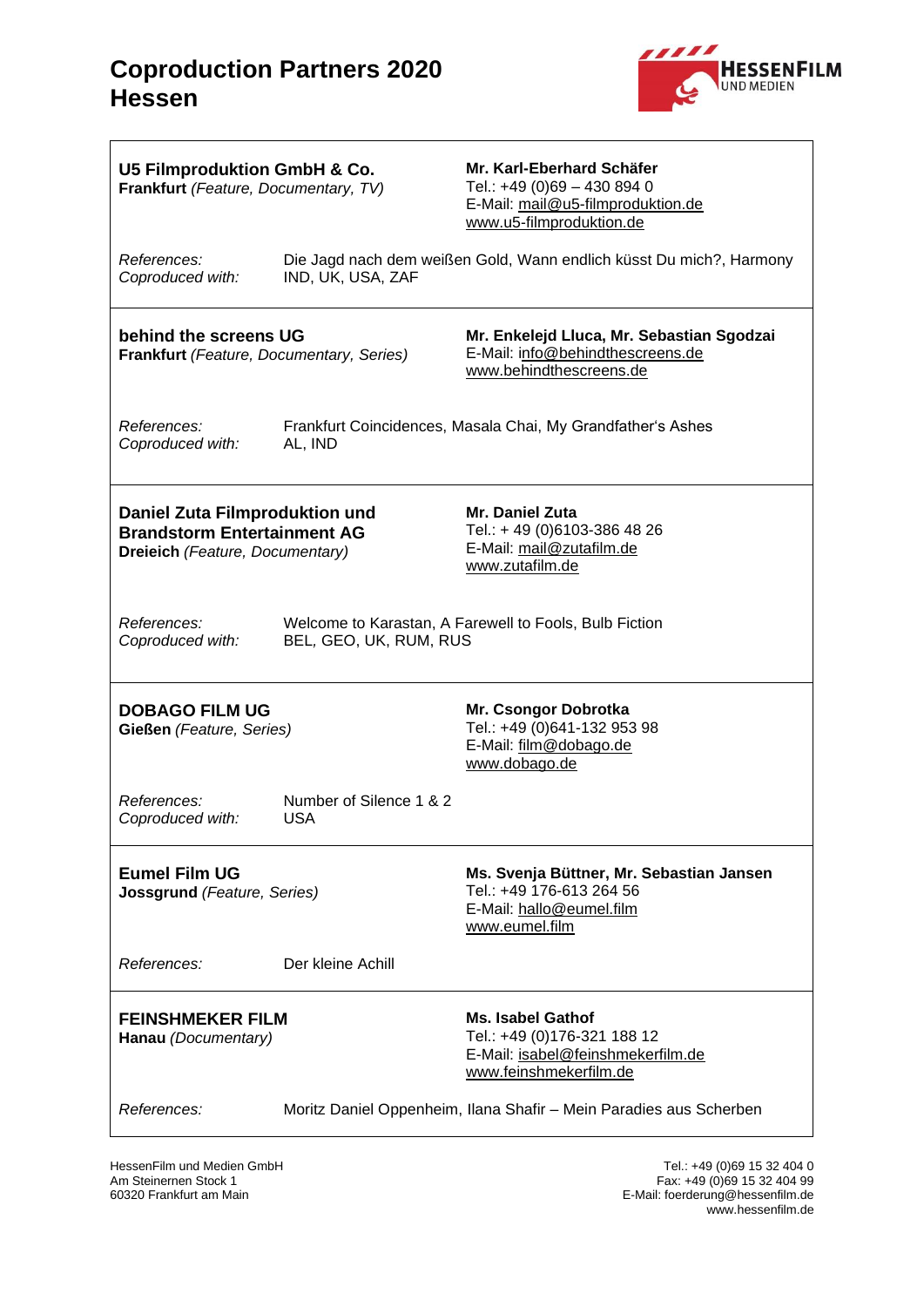

| <b>Fourmat Film GmbH</b><br>Darmstadt (Feature, Documentary)              |                                                   | Mr. Nicolas Kronauer, Mr. Matthias Kreter,<br>Mr. Marc Tressel-Schmitz, Mr. Antoine<br><b>Schweitzer</b><br>Tel.: +49 (0)6151 - 950 63 50<br>E-Mail: mail@fourmatfilm.de<br>www.fourmat-film.de |
|---------------------------------------------------------------------------|---------------------------------------------------|-------------------------------------------------------------------------------------------------------------------------------------------------------------------------------------------------|
| References:<br>Coproduced with:                                           | Looking For Erdnase<br>FR, USA                    |                                                                                                                                                                                                 |
| <b>Halbtotal Filmproduktion GmbH</b><br>Wiesbaden (Documentary, TV)       |                                                   | Mr. Andrzeij Klamt<br>Tel.: +49 (0)611 - 981 20 01<br>E-Mail: info@halbtotalfilm.de<br>www.halbtotalfilm.de                                                                                     |
| <i>References:</i><br>Coproduced with:                                    | Die Deutschen und die Polen, Carpatia<br>AUT, POL |                                                                                                                                                                                                 |
| <b>Hermann Vaske Emotional Networks</b><br><b>Frankfurt</b> (Documentary) |                                                   | Mr. Hermann Vaske<br>Tel.: +49 (0)69-739 91 80<br>E-Mail: vaske@emotionalnetwork.com<br>www.hermannvaske.com                                                                                    |
| <i>References:</i><br>Coproduced with:                                    | FR, USA                                           | Why Are We Creative?, Dennis Hopper – Uneasy Rider, Bra Wars                                                                                                                                    |
| <b>Herold Productions GmbH</b><br>Frankfurt (Feature)                     |                                                   | Mr. Wolfgang Herold, Mr. Max Wanko<br>Tel.: +49 (0)69 - 96 36 41 0<br>E-Mail: info@herold-productions.de<br>www.herold-productions.de                                                           |
| <i>References:</i><br>Coproduced with:                                    | AUT, CAN                                          | Die schwarzen Brüder, Der Geschmack von Apfelkernen, Homies                                                                                                                                     |
| <b>HUPE Fiktion Film Produktion GmbH</b><br>(Feature)                     |                                                   | <b>Mr. Andreas Brauer</b><br>Tel.: +49 (0)163-784 34 07<br>E-Mail: ab@hupefilmfiktion.de                                                                                                        |
| References:                                                               |                                                   | Die Einsamkeit des Killers vor dem Schuss, Eine Insel namens Udo                                                                                                                                |
| <b>JIP Film und Verleih GbR</b><br>Frankfurt (Feature, Documentary)       |                                                   | Ms. Julia I. Peters, Ms. Jutta Feit<br>Tel.: +49 (0)173-993 33 27<br>E-Mail: info@jip-film.com<br>www.jip-film.de                                                                               |
| References:<br>Coproduced with:                                           | Sing it loud - Luthers Erben in Tansania          |                                                                                                                                                                                                 |

HessenFilm und Medien GmbH<br>Am Steinernen Stock 1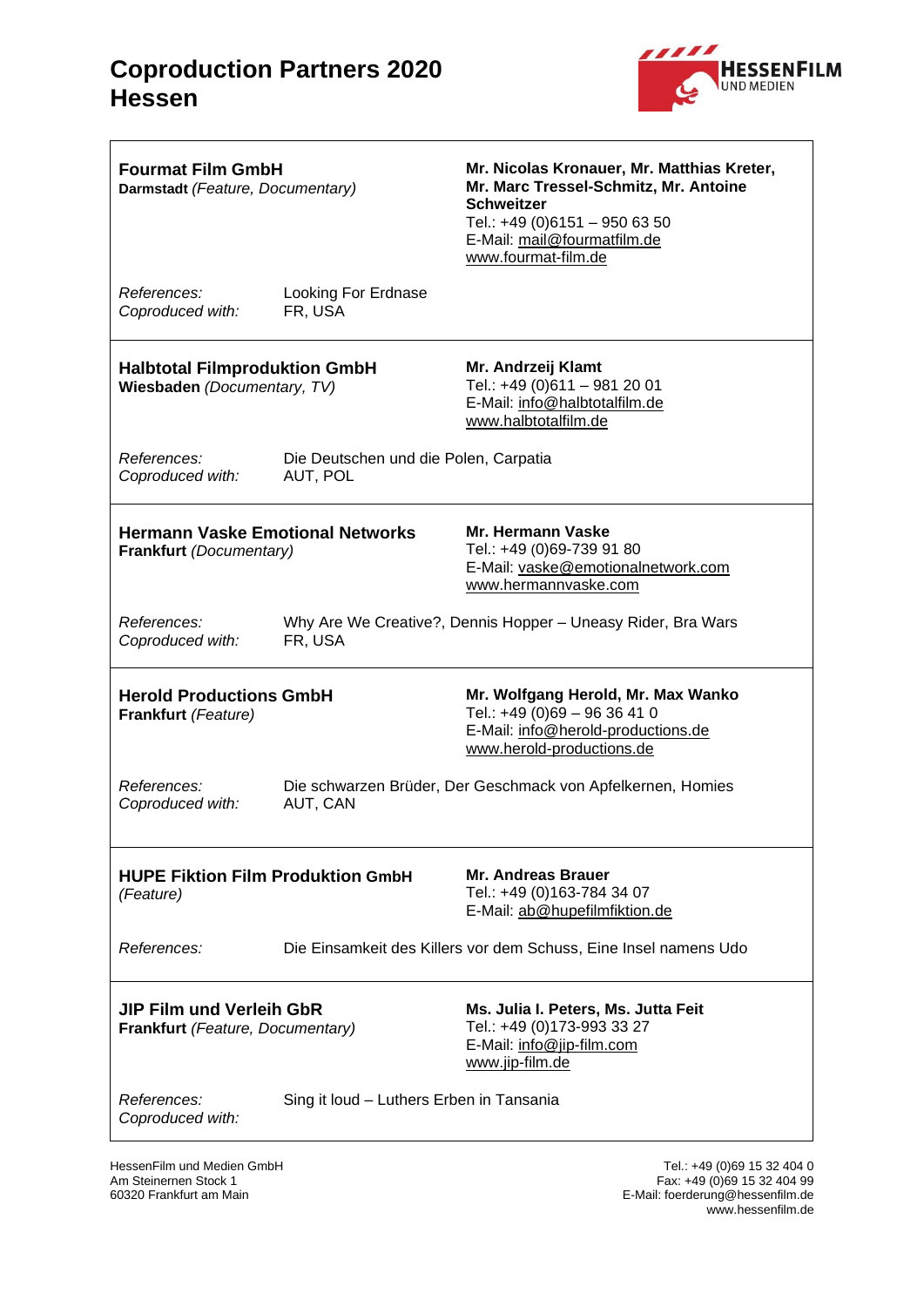

| <b>Jumping Cat Filmproduktion UG</b><br>Kassel (Feature, Documentary)                       |                                        | Ms. Frauke Lodders, Mr. Fabian<br><b>Schmalenbach</b><br>Tel.: +49 (0)561-766 06 74<br>E-Mail: info@jumpingcat.de<br>www.jumping-cat.de                       |
|---------------------------------------------------------------------------------------------|----------------------------------------|---------------------------------------------------------------------------------------------------------------------------------------------------------------|
| <i>References:</i>                                                                          | Unzertrennlich                         |                                                                                                                                                               |
| <b>LAVAlabs Moving Images GmbH &amp; Co.</b><br><b>KG</b><br>Frankfurt (Feature, Animation) |                                        | <b>Mr. Sebastian Leutner</b><br>Tel.: +49 (0)176-22 21 99 76<br>E-Mail: sebastian.leutner@lavalabs.de<br>www.lavalabs.de                                      |
| References:                                                                                 | Die Häschenschule, Mullewapp           |                                                                                                                                                               |
| <b>Living Pictures Productions</b><br>Kassel (Feature, Documentary)                         |                                        | Mr. Behrooz Karamizade, Mr. Jörn<br>Möllenkamp, Mr. Giorgi Abashishvili<br>Tel.: +49 (0)178-186 13 34<br>E-Mail: moellenkamp@lpp-film.com<br>www.lpp-film.com |
| References:                                                                                 |                                        | All About People, Bahar in Wonderland, Lake Of Happiness                                                                                                      |
| <b>MAPP media GmbH</b><br>Frankfurt (Feature, Documentary)                                  |                                        | Mr. Nico Drago<br>Tel.: +49 (0)69 9150 9900<br>E-Mail: hello@mapp-media.com<br>www.mapp-media.com                                                             |
| References:<br>Coproduced with:                                                             | Vorwärts Immer, Öland<br>SWE, GBR, VNM |                                                                                                                                                               |
| <b>MATAK Arts &amp; Entertainment UG</b><br>Frankfurt (Feature)                             |                                        | Mr. Mohsen Bahrami<br>Tel.: +49 (0)176-284 043 00<br>E-Mail: info@matakfilm.com<br>www.matakfilm.com                                                          |
| References:<br>Coproduced with:                                                             | Tomorrow<br><b>IRN</b>                 |                                                                                                                                                               |
| <b>Neopol Film Kellner &amp; Zapf GbR</b><br>Frankfurt (Feature, Documentary)               |                                        | Mr. Tonio Kellner, Mr. Jakob Zapf<br>Tel.: +49 (0)6109-698 99 73<br>E-Mail: info@neopol-film.de<br>www.neopol-film.de                                         |
| References:<br>Coproduced with:                                                             | FR, GB, NLD, ISR                       | The Third King, A Corps Perdu, Eine Handvoll Wasser, Love Sarah                                                                                               |

HessenFilm und Medien GmbH<br>Am Steinernen Stock 1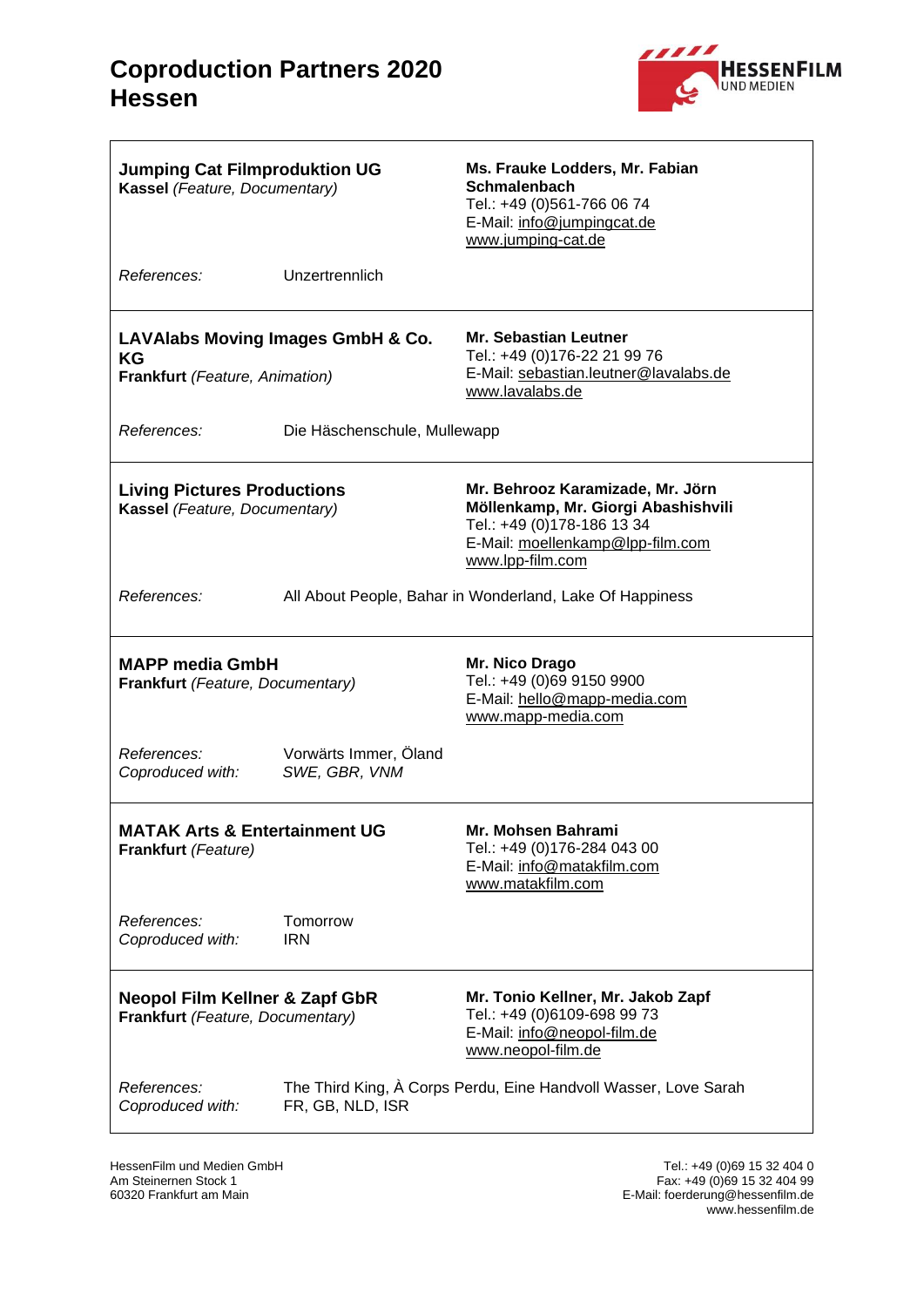## **Coproduction Partners 2020 Hessen**



| <b>NFP animation film GmbH</b><br>Wiesbaden (Feature, Documentary, Animation)      |                                                                        | <b>Mr. Alexander Thies</b><br>Tel.: +49 (0)611-180 83 10<br>E-Mail: info@nfp.de<br>www.nfp-md.de                                                  |
|------------------------------------------------------------------------------------|------------------------------------------------------------------------|---------------------------------------------------------------------------------------------------------------------------------------------------|
| References:                                                                        | Auf der anderen Seite ist das Gras viel grüner                         |                                                                                                                                                   |
| <b>Perennial Lens - Rams &amp; Charles GbR</b><br>Darmstadt (Feature, Documentary) |                                                                        | Ms. Yasmin Rams, Mr. Rodney Charles<br>E-Mail: yasmin.rams@perenniallens.com<br>E-Mail: rodney.charles@perenniallens.com<br>www.perenniallens.com |
| References:<br>Coproduced with:                                                    | MMR, NAM, UK                                                           | In Exile, The Disciple, African Cowboy, A Life in Blue                                                                                            |
| <b>PIXOMONDO Studios GmbH &amp; Co.KG</b><br>Frankfurt (Feature)                   |                                                                        | <b>Ms. Mona Mohr</b><br>Tel.: +49 (0)69-2691 3607 - 00<br>E-Mail: mona.mohr@mpixomondo.com<br>www.pixomondo.com/frankfurt                         |
| References:<br>Coproduced with:                                                    | Iron Sky 2 - The Coming Race, The Medicus<br><b>LUX</b>                |                                                                                                                                                   |
| <b>Sailor's Yarn</b><br>Gelnhausen (Documentary, Feature)                          |                                                                        | Ms. Maren Schmit, Ms. Kirstin Schmitt<br>E-Mail: info@sailorsyarn.com<br>www.sailorsyarn.com                                                      |
| References:<br>Coproduced with:                                                    | Adelheid, Kornelius & Die Töde, Catalina & El Sol<br>FR, ARG, CUB, ANG |                                                                                                                                                   |
| scopas medien AG<br>Frankfurt (Animated feature, TV)                               |                                                                        | Mr. Jan Bonath<br>Tel.: +49 (0)69-789 92 - 0<br>E-Mail: info@scopas.de<br>www.scopas.de                                                           |
| References:<br>Coproduced with:                                                    | <b>LUX</b>                                                             | Die unglaublichen Vier, Das Sandmännchen - Abenteuer im Traumland                                                                                 |
| <b>STOKED Film GmbH</b><br>Frankfurt (Feature, Documentary)                        |                                                                        | <b>Mr. Sebastian Popp</b><br>Tel.: +49 (0)69-555 817<br>E-Mail: hallo@stokedfilm.com<br>www.stokedfilm.com                                        |
| References:<br>Coproduced with:                                                    | CMR, CZE, MAR, TUR                                                     | Yves' Versprechen, Faces of Islam, The United States of Hoodoo                                                                                    |

HessenFilm und Medien GmbH<br>Am Steinernen Stock 1